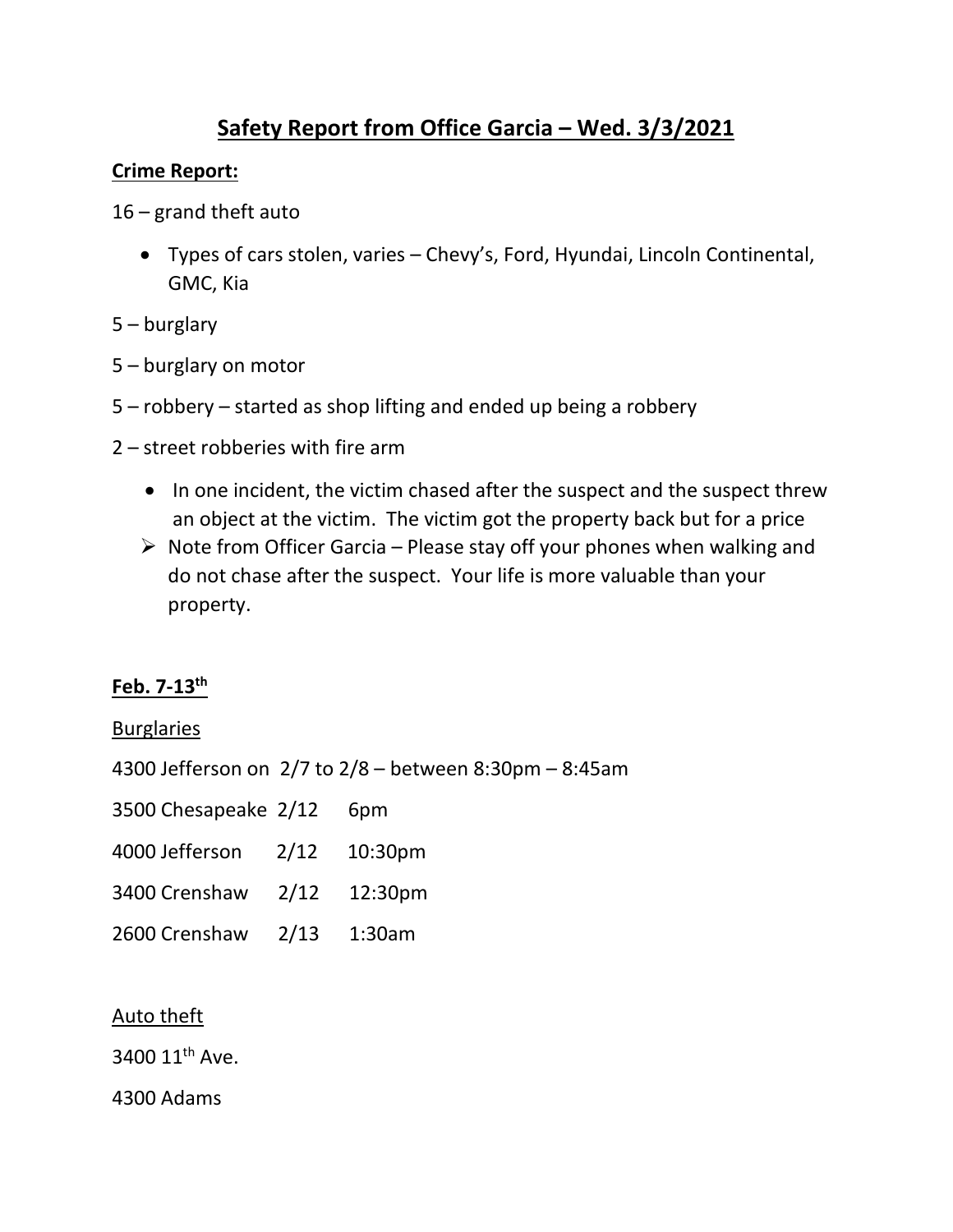2200 27<sup>th</sup> St. 2800 Potomac 4500 W. 28<sup>th</sup> St. 1 at Somerset & Jefferson 4500 Expo.

# **Feb. 14 – 20th**

| <b>Burglaries</b>                    |  |
|--------------------------------------|--|
| 2800 Somerset 2/18 12:45pm           |  |
| 2800 & 12 <sup>th</sup> St. 2/18 9am |  |

#### Auto theft

3600 Mt. Claire

Farmdale

Bronson

# **Feb. 20 – 27th**

**Burglary** 

2700 Western 7:40

## Auto theft

4000 W 29th St.

2000 27<sup>th</sup> St.

3800 9th Ave.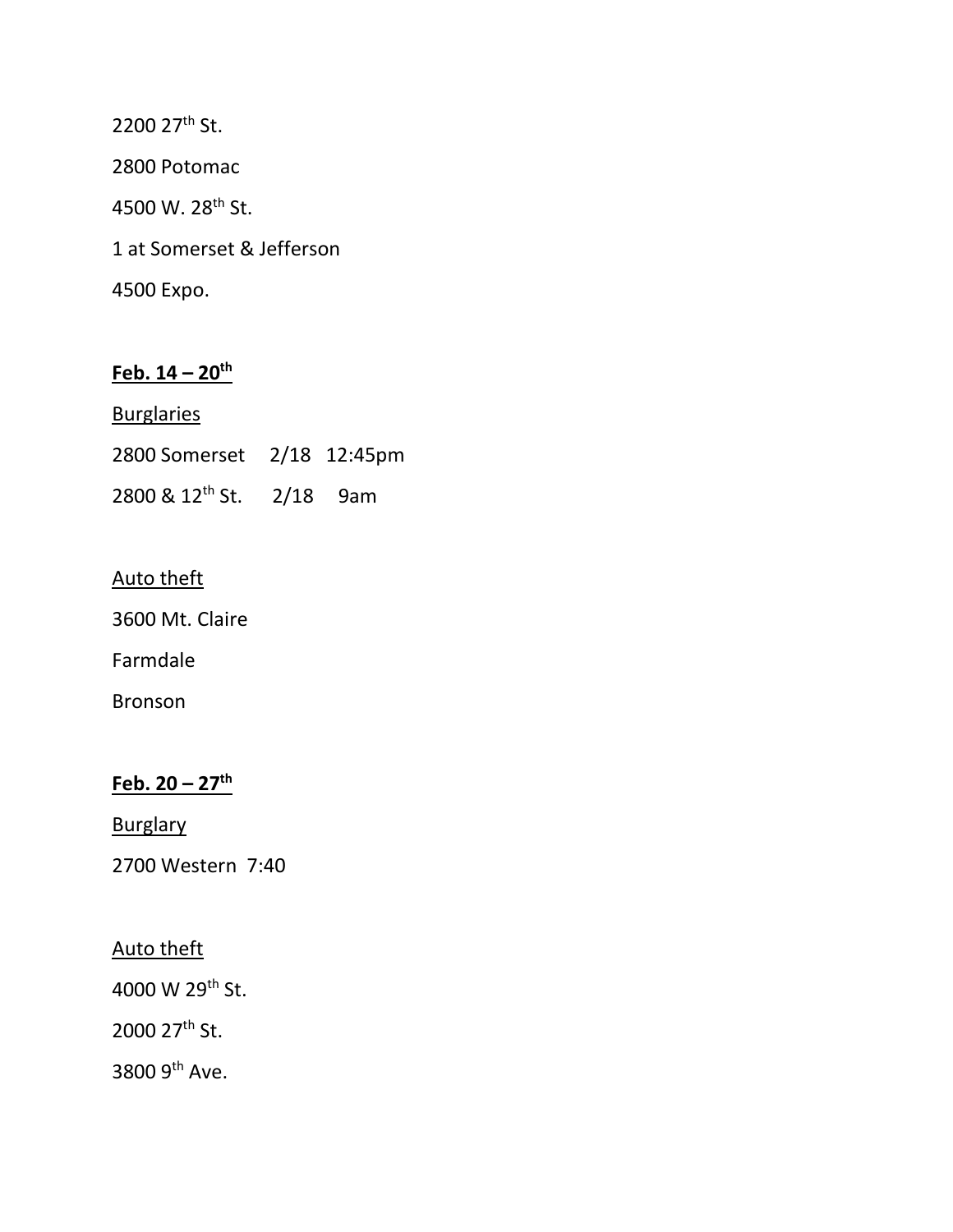## Auto theft Feb.  $20 - 27$ <sup>th</sup>

2800 Westview

2800 Crenshaw

3500 Muirfield

## **Updates**

## Thrifty Gas Station – Corner of Crenshaw & Adams

They cleaned up the alley, but there are still vehicles parked that has no business there. Officer Garcia is meeting with the city attorney to address the concerns

## Holiday Liquor on Adams

They had violations so it was reported to the DA's office and is still an on-going issue.

## Jefferson and Edgehill – crosswalk

Officer Garcia is working on getting a cross walk at the intersection of Jefferson & Edgehill so people can get to the liquor store and Tim's Kitchen safely

## Week of 2/22/21

The helicopter commotion around 11:30pm was due to a traffic accident on Crenshaw & Adams. It was a felony auto theft but a DUI driver went through a motor officer. He is injured but ok.

## Acting SLO

Officer Garcia will go back to patrol under Officer Mejia from March 15<sup>th</sup>

Our next acting SLO is Officer Fort